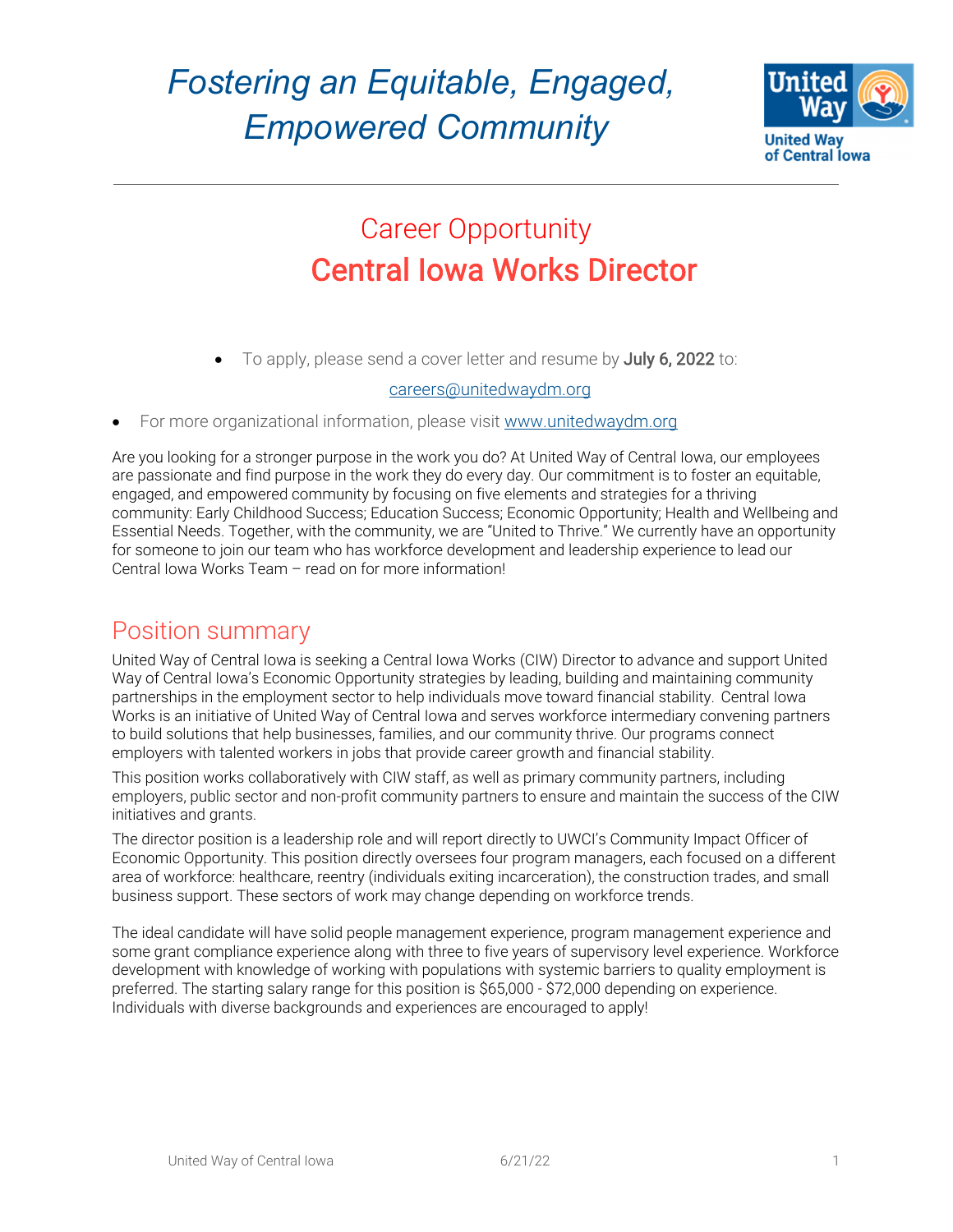

### Why choose United Way of Central Iowa?

United Way of Central Iowa is an established and highly respected nonprofit in the Central Iowa area and the United Way Worldwide network. In addition to our employee's passion and purpose in the work we do, we strive to create a positive, inclusive, and welcoming work environment. We walk and talk our Core Values of **Compassion, Integrity, Community Engagement, Responsiveness and Striving for Excellence**" In addition to a competitive salary and robust benefits package including health insurance, a dental and vision plan, 401(k) with match and paid life insurance, we offer the following:

- A hybrid work schedule with the ability to work from home for 16 hours per week
- Generous paid vacation plan, holidays, a personal holiday, and sick time
- Paid volunteer time off
- Flexible and friendly maternity/ paternity leave practices
- Convenient central Des Moines location with free parking
- Free, newly remodeled on-site fitness center
- Tuition Assistance
- Commitment to employee professional development
- Fostering diversity, equity, and inclusion initiatives
- Fun monthly opportunities for employees to build camaraderie
- Wellness initiatives

### Essential Accountabilities Include (but not limited to):

- Ensures Central Iowa Works alignment with United Way of Central Iowa's mission and strategic imperative, United to Thrive.
- Reinforces CIW's role within United Way of Central Iowa with CIW staff, partners, and community.
- Leads and manages the CIW team by establishing and maintaining a common vision and support for CIW, Community Impact and organizational work.
- Provides overall strategic vision and direction to CIW programs.
- Works collaboratively with Community Impact Officer and United Way of Central Iowa Finance and Operations department to establish annual budget and leads the day-to-day fiscal management for the program.
- Responsible for the ongoing development, coordination, and support of the Central Iowa Works Advisory Committee.
- Works collaboratively with UWCI leadership and the CIW Advisory Committee to establish program goals and objectives.
- Accountable to successfully meet program goals and outcomes established by funders and grant requirements.
- Builds meaningful relationships with key community leaders, community partners and national organizations that support the mission and strategies of UWCI and CIW.
- Works collaboratively with UWCI leadership and Grants Director to source funding opportunities, assist in grant writing and other fund development activities.
- Participates as a member of UWCI's Strategic Planning Team, which helps develop the organization's strategic initiatives and framework.
- Helps identify and implement program process improvements and problem solves as necessary.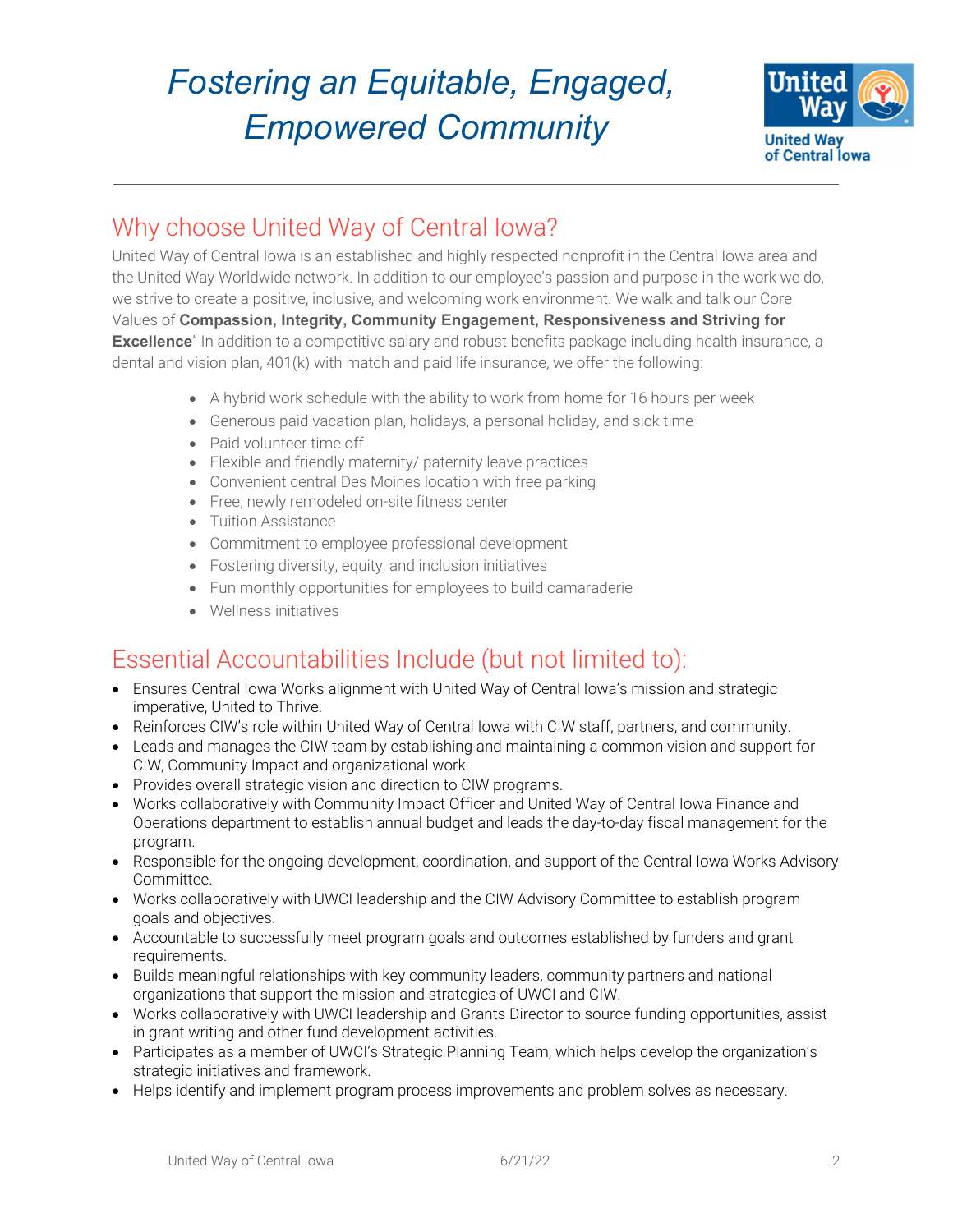

- Provides organizational and program leadership, as applicable, and represents UWCI in the community as needed.
- Acts as the subject matter expert for internal and external inquiries.
- Partners with other UWCI staff and departments (Strategic Communications, Volunteer Engagement, Finance, Donor Engagement), as applicable, to develop and promote impact collaborations, initiatives, and priorities.
- Oversees and manages the work and requirements of contractors and vendors.
- Advocates for local, state, and federal policies that encourage hiring and retaining people with barriers to employment.
- Aligns work with United Way of Central Iowa's Core Ideology, Values and Codes of Ethics.

### Competencies/Experience:

- Leadership: Ability to direct, motivate and oversee others to perform in accordance with clear expectations and goals.
- Change Management: Ability to successfully implement and quide others through organizational strategy and change.
- Consensus Building: Ability and willingness to interact with others from diverse backgrounds and groups resulting in group solidarity or an agreement or solution.
- Relationship Skills: Ability to establish and maintain good rapport and relationships with customers, coworkers, and community.
- Diversity Appreciation: Ability to seek to understand, communicate with, include, and effectively interact with people across cultures.
- **Business Acumen:** Ability to understand business-related topics and issues.
- Analytical Skills: Ability to develop information and raw data into meaningful conclusions.
- Decision Making: Ability to evaluate information and select an effective suitable course of action using sound judgment.
- **Initiative**: Ability to act and takes steps to solve or settle an issue or problem.
- Management skills: Ability to achieve desired outcomes by setting goals and priorities that deliver results.
- Team Building: Ability to ensure that team members are invested in team activities and decisions, that the team works together to achieve a goal.
- Communication skills Oral: Ability to send tactful and appropriate verbal messages and listen to others' response in order to convey information.
- Communication Written: Ability to write concise, clear letters, reports, articles, or emails including proofing and editing work.
- **Presentation Skills:** Ability to effectively present information to a group.
- Ambition: A high level of drive, initiative and eagerness to meet organizational and performance goals and broaden skills.

#### Experience:

- A minimum of five (5) years of relevant work experience in project/program management and bringing diverse partners together.
- Some subject matter expertise in workforce issues and strategies. Prior work experience in workforce development preferred.